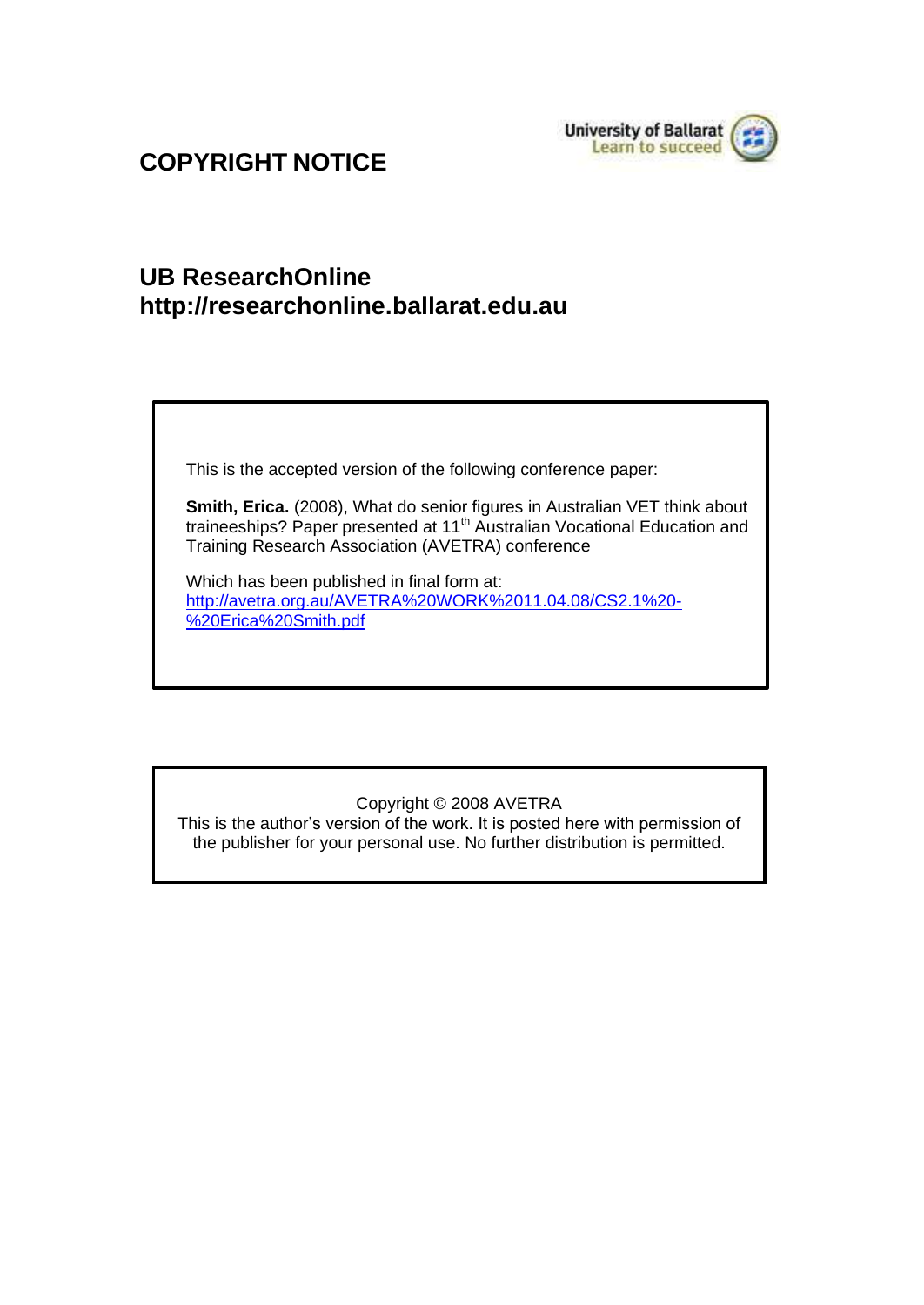# Longer Leukocyte Telomeres Are Associated with Ultra-Endurance Exercise Independent of Cardiovascular Risk Factors

Joshua Denham<sup>1</sup>, Christopher P. Nelson<sup>2</sup>, Brendan J. O'Brien<sup>1</sup>, Scott A. Nankervis<sup>1</sup>, Matthew Denniff<sup>2</sup>, Jack T. Harvey<sup>1</sup>, Francine Z. Marques<sup>1</sup>, Veryan Codd<sup>2</sup>, Ewa Zukowska-Szczechowska<sup>3</sup>, Nilesh J. Samani<sup>2</sup>, Maciej Tomaszewski<sup>2</sup>, Fadi J. Charchar<sup>1,2</sup>\*

1 School of Health Sciences, University of Ballarat, Mt Helen, Australia, 2 Department of Cardiovascular Sciences, University of Leicester and National Institute for Health Research (NIHR) Leicester Cardiovascular Biomedical Research Unit, Glenfield Hospital, Leicester, United Kingdom, 3Department of Internal Medicine, Diabetology and Nephrology, Medical University of Silesia, Zabrze, Poland

#### Abstract

Telomere length is recognized as a marker of biological age, and shorter mean leukocyte telomere length is associated with increased risk of cardiovascular disease. It is unclear whether repeated exposure to ultra-endurance aerobic exercise is beneficial or detrimental in the long-term and whether it attenuates biological aging. We quantified 67 ultra-marathon runners' and 56 apparently healthy males' leukocyte telomere length (T/S ratio) using real-time quantitative PCR. The ultramarathon runners had 11% longer telomeres (T/S ratio) than controls (ultra-marathon runners: T/S ratio =  $3.5\pm0.68$ , controls: T/S ratio = 3.1  $\pm$  0.41;  $\beta$  = 0.40, SE = 0.10, P = 1.4 $\times$ 10<sup>-4</sup>) in age-adjusted analysis. The difference remained statistically significant after adjustment for cardiovascular risk factors ( $P = 2.2 \times 10^{-4}$ ). The magnitude of this association translates into  $16.2\pm0.26$  years difference in biological age and approximately 324–648bp difference in leukocyte telomere length between ultra-marathon runners and healthy controls. Neither traditional cardiovascular risk factors nor markers of inflammation/adhesion molecules explained the difference in leukocyte telomere length between ultra-marathon runners and controls. Taken together these data suggest that regular engagement in ultra-endurance aerobic exercise attenuates cellular aging.

Citation: Denham J, Nelson CP, O'Brien BJ, Nankervis SA, Denniff M, et al. (2013) Longer Leukocyte Telomeres Are Associated with Ultra-Endurance Exercise Independent of Cardiovascular Risk Factors. PLoS ONE 8(7): e69377. doi:10.1371/journal.pone.0069377

Editor: Gabriele Saretzki, University of Newcastle, United Kingdom

Received March 20, 2013; Accepted June 7, 2013; Published July 10, 2013

**Copyright:** © 2013 Denham et al. This is an open-access article distributed under the terms of the Creative Commons Attribution License, which permits unrestricted use, distribution, and reproduction in any medium, provided the original author and source are credited.

Funding: This study was funded by the LEW Carty Charitable Fund, the National Health and Medical Research Council of Australia to FJC. MT is supported by British Heart Foundation (PG/12/9/29376). CPN is funded by the NIHR Leicester Cardiovascular BRU and VC and NJS are funded by the British Heart Foundation. The funders had no role in study design, data collection and analysis, decision to publish, or preparation of the manuscript.

Competing Interests: The authors have declared that no competing interests exist.

\* E-mail: f.charchar@ballarat.edu.au

#### Introduction

Regular high intense physical activity leads to an increase in cardio-respiratory fitness, which is thought to lead to subsequent reduction in risk of cardiovascular and total mortality [1,2,3]. Perplexingly, the anti-aging effect seems to be partly independent of traditional cardiovascular and metabolic risk factors [4,5].

Telomeres are the repeated DNA sequence located at the distal ends of linear chromosomes [6]. Without the addition of telomeric repeats by the enzyme, telomerase, somatic cell telomeres progressively shorten with each round of cell division [7]. Therefore, telomere length is a well-known indicator of mitotic replicative history and biological age. Accumulating evidence suggests that moderate amounts of physical exercise correlates with longer leukocyte telomere length [8,9,10]. Although moderate exercise has been shown as beneficial in the prevention of cardiovascular disease, chronic, excessive sustained endurance exercise such as ultra-marathon running has been reported to cause nil or even adverse effects particularly for the heart and large arteries [11]. Association studies between endurance exercise and telomere length have shown conflicting results. Previous marathon

runners were found to exhibit unchanged telomere lengths in differentiated granulocytes, lymphocytes and muscle cells compared to sedentary controls [12,13]. In contrast, other studies have shown that endurance-trained athletes exhibit longer leukocyte telomeres [14,15]. Therefore, the impact of repeated, ultraendurance aerobic exercise on telomere length and biological aging remains unclear.

An ultra-marathon is an example of extreme exposure to ultraendurance aerobic exercise – athletes run in excess of 42 kilometers in one day. The ultra-marathon runners are an excellent model of fitness induced by repeated engagement in ultra-endurance aerobic exercise. We have previously demonstrated ultra-marathon runners have exceptionally suppressed levels of low-grade inflammation and lower levels of low-density lipoprotein (LDL) cholesterol when compared to apparently healthy controls [16,17]. However, it is not clear whether ultramarathon runners also benefit from attenuation of biological aging, independent of reduction in measures of cardiovascular risk. Conversely, the exposure to ultra-endurance aerobic exercise was associated with increased oxidative stress [18] that is a well-known correlate of telomere attrition rate in cellular studies [19].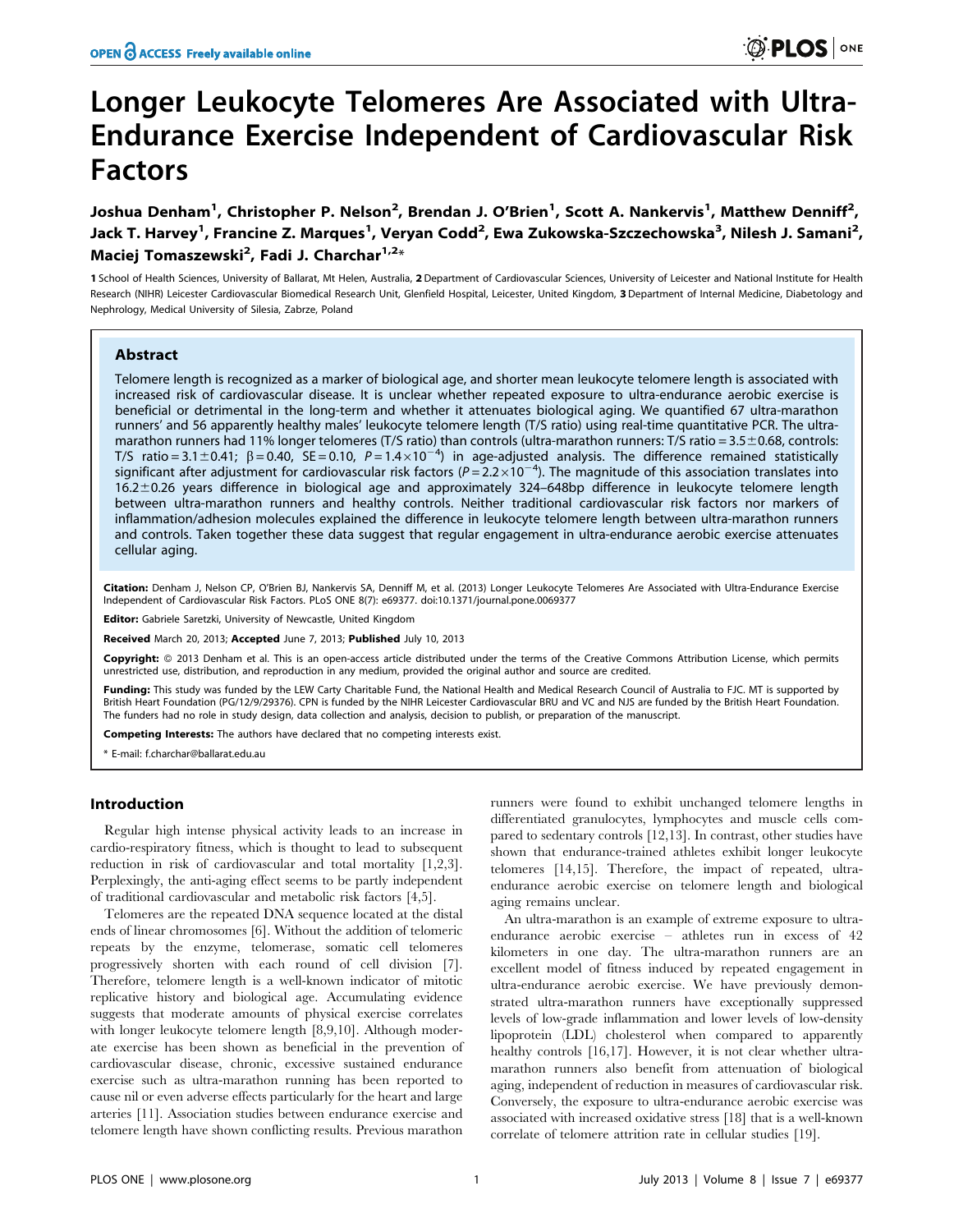Here, we measured leukocyte telomere length of male ultramarathon runners who regularly engage in ultra-endurance running and compared them to apparently healthy controls from the general population. We also investigated whether traditional cardiovascular risk factors (including blood pressure – BP – and lipids) as well as adhesive molecules and markers of inflammation play a role in the association between ultra-endurance aerobic exercise and telomere length.

#### Materials and Methods

#### Clinical Phenotyping

Sixty-seven male ultra-marathon runners and 63 age and sexmatched apparently healthy controls were included in this study. All individuals were of the same ethnicity (white Polish). The participants demographics have been outlined previously [17]. Briefly, the ultra-marathon runners had completed at least two ultra-marathons, had an average training distance of 40–100km per week and had trained for a minimum of two years [17]. All participants gave informed written consent and the study was approved by the University of Ballarat Human Research Ethics Committee. (Methods S1).

#### Biochemical Analysis

The biochemical analyses were described before [16,17] (Methods S1).

#### Telomere Length Quantification

DNA from was extracted in the same laboratory from peripheral whole-blood by methods described elsewhere [17]. Telomere length was measured using an established quantitative real-time PCR technique [20]. This method expresses telomere length as a ratio  $(T/S)$  of telomere repeat length  $(T)$  to copy number of a single copy gene, 36B4 (S), within each sample (Methods S1).

#### Statistical Analysis

Phenotypes with non-normal distribution underwent log-transformation before further analysis. The Student's t-test or Mann-Whitney U-test were used to examine crude differences in quantitative traits between the two groups. Linear correlation estimates were calculated using Pearson's method. Linear regression models were used to analyze telomere length in ultramarathon runners and controls using multiple regression analyses with adjustment for age and other phenotypic covariates, and stepwise selection following adjustment for covariates. Significance was determined as  $P<0.05$ . The difference in T/S ratio between ultra-marathon runners and controls was divided by the unstandardized β-coefficient from linear regression model including age and T/S ratio from a large population-based study ( $n > 45,000$ ), conducted at the same laboratory using identical methodologies [21]. This provides an estimate of difference in biological age between ultra-marathon runners and controls using age-related telomere attrition rate. Others who have quantified telomere length by measuring terminal restriction fragments using the Southern Blot technique, have shown the age-related telomere attritions is approximately 20–40 base pairs (bp) per year [21]. To estimate the bp telomere length difference between cohorts, we multiplied the biological age difference (16.2 years) between ultramarathon runners and controls by the average bp decline per year previously described –20–40bp [21]. In doing so, we were able to estimate the approximate difference in telomere length (expressed as bps) between ultra-marathon runners and controls.

Table 1. Clinical phenotypes of ultra-marathon runners and apparently healthy controls.

| Ultra-marathon<br>runners $(n=67)$       |                        | Controls ( $n = 56$ ) <i>P</i> -value |                      |
|------------------------------------------|------------------------|---------------------------------------|----------------------|
| Age (years)                              | $43.6 \pm 9.2$         | $42.8 \pm 9.2$                        | 0.62                 |
| BMI $(kq/m2)$                            | $23.2 \pm 2.0$         | $25.2 + 2.5$                          | $2.7 \times 10^{-6}$ |
| <b>MAP</b>                               | $95.8 \pm 5.4$         | $95.9 \pm 8.2$                        | 0.92                 |
| TC (mmol/L)                              | $5.1 \pm 1.0$          | $5.7 \pm 1.0$                         | 0.0014               |
| HDL-C (mmol/L)                           | $1.2 \pm 0.3$          | $1.0 \pm 0.3$                         | $6.7 \times 10^{-4}$ |
| <b>Triglycerides</b><br>$(mmol/L)^*$     | 1.7 (1.37, 1.86)       | 1.6 (1.37, 1.86)                      | 0.70                 |
| CRP $(mq/L)^*$                           | $0.4$ $(0.34, 0.59)$   | 1.4 (1.05, 1.91)                      | $2.6 \times 10^{-8}$ |
| IL-6 $(pq/mL)*$                          | 1.3(1.11, 1.46)        | 1.5 (1.26, 1.74)                      | 0.10                 |
| Leptin $(nq/mL)^*$                       | 2.1 (1.76, 2.40)       | 5.6 (4.34, 7.20)                      | $3.6 \times 10^{-9}$ |
| sE-selectin (ng/mL)* 49.8 (44.51, 55.76) |                        | 46.1 (40.67, 52.18)                   | 0.46                 |
| sICAM -1 $(nq/mL)^*$                     | 202.1 (186.53, 219.06) | 232.8 (210.38,<br>257.56)             | 0.015                |

Data are from either Student's t-test or Mann-Whitney U-tests and are expressed as means and standard deviations or geometric means and 95% confidence intervals (\*); BMI – body mass index, MAP – mean arterial pressure, TC – total cholesterol, HDL – high-density lipoprotein cholesterol, CRP – Creactive protein, IL-6– interleukin-6, sICAM-1– soluble intercellular. doi:10.1371/journal.pone.0069377.t001

#### Results

#### Subject Demographics

The demographic and phenotypic data are displayed in Table 1. Ultra-marathon runners had significantly lower mean body mass index (BMI), total cholesterol (TC), soluble intracellular adhesion molecule (sICAM-1), leptin and C-reactive protein (CRP), and significantly higher mean high density lipoprotein (HDL)-cholesterol than controls.

#### Telomere Length and Aging

Age was inversely related to telomere length in controls  $(r = -0.29)$  and weakly – in ultra-marathon runners  $(r = -0.10)$ (Figure 1). The rate of telomere attrition (slopes of negative correlation between age and telomere length), however, was not statistically different between cohorts  $(P=0.64)$  (Figure 1). The ultra-marathon runners had an 11% longer telomere length (T/S ratio) than controls (ultra-marathon runners:  $3.5 \pm 0.68$ , controls: 3.1±0.41;  $\beta = 0.40$ , SE = 0.10,  $P = 1.4 \times 10^{-4}$  in age-adjusted analysis (Figure 2).

The difference remained statistically significant after adjustment for differences between ultra-marathon runners and controls (age, BMI, TC, HDL-C, CRP, leptin, sICAM-1, PCR Plate,  $\beta = 0.44$ ,  $SE = 0.14$ ,  $P = 2.2 \times 10^{-4}$  (Table 2). In the stepwise regression model (adjusting for age, interleukin-6– IL-6, mean arterial pressure – MAP and PCR Plate) the telomere length was significantly higher in ultra-marathon runners than controls  $(\overline{\beta} = 0.44, \overline{SE} = 0.10, P = 4.2 \times 10^{-5})$  (Table 2). After full adjustment, we estimated that the difference in biological aging between ultra-marathon runners and controls was approximately  $16.2 \pm 0.26$  years. Therefore, we estimate the ultra-marathon runners have on average approximately 324–648bp longer leukocyte telomeres compared to those of their less active peers.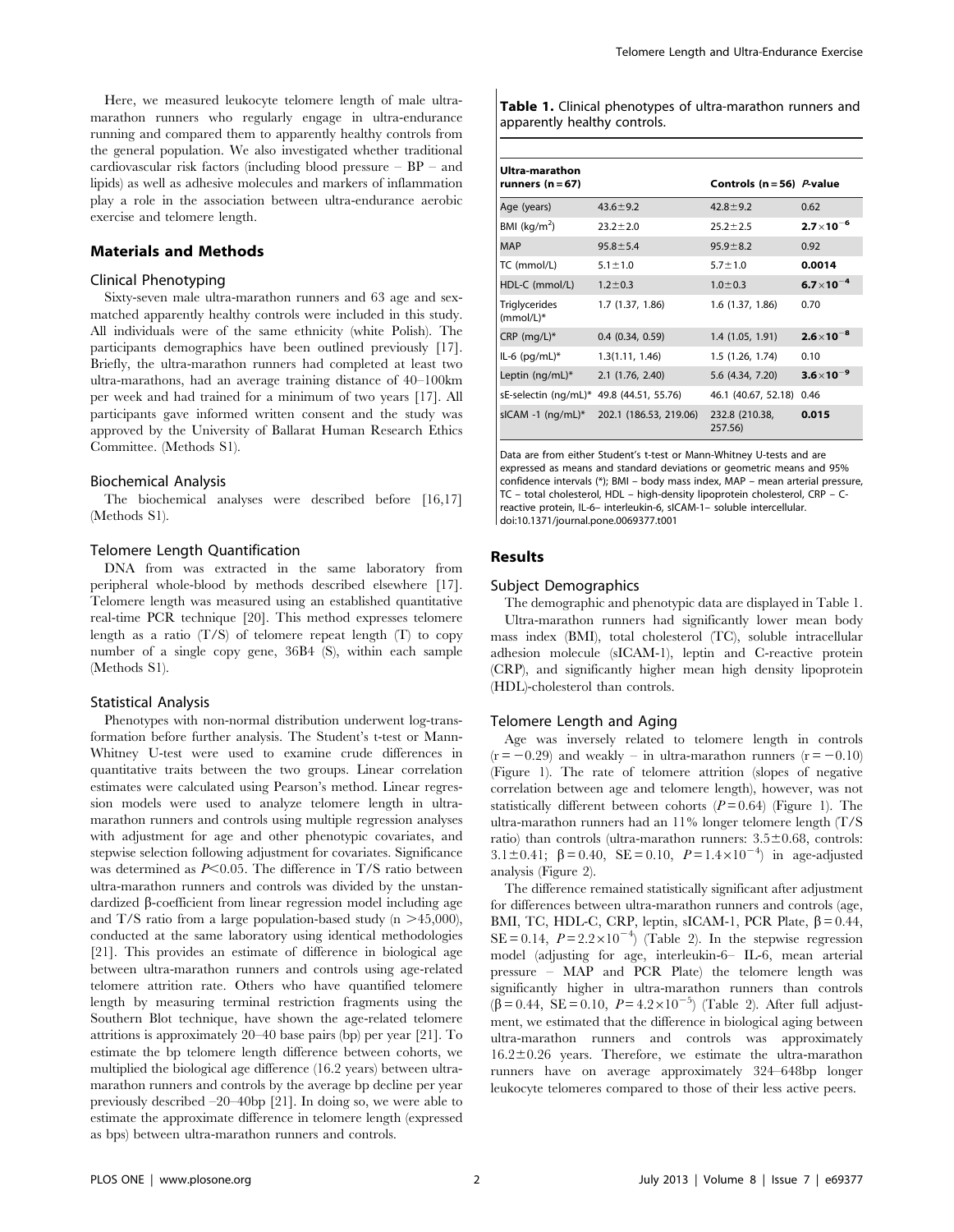



Figure 1. Pearson's linear correlation between age and leukocyte telomere length in ultra-marathon runners and controls. Ultramarathon runners are indicated by filled circles and controls are indicated by empty circles. doi:10.1371/journal.pone.0069377.g001

#### Telomere Length and Cardiovascular Risk Factors

Apart from MAP, conventional cardiovascular risk factors (BMI, TC, HDL-cholesterol and triglycerides) were not associated with telomere length in ultra-marathon runners and controls (Table 3).

There was a positive correlation between MAP and telomere length in ultra-marathon runners  $(r=0.30, P=0.015)$ . CRP, leptin, adhesion molecules (serum E-selectin – sE-selecting – and sICAM-1) and IL-6, were not significantly associated with telomere length in ultra-marathon runners, controls or joint analysis of both groups (Table 3).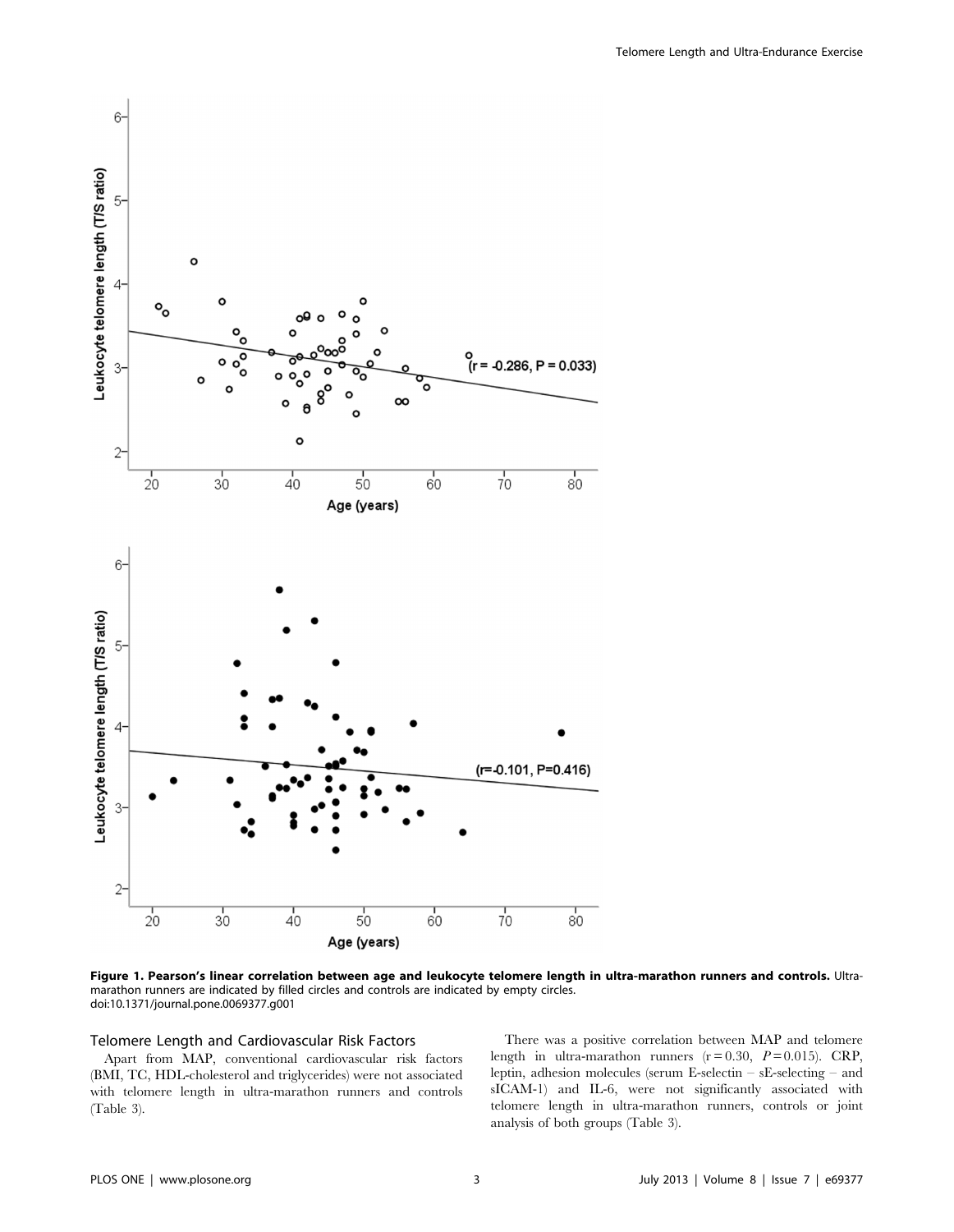

Figure 2. Telomere length comparison between ultra-marathon runners and controls. Mean leukocyte telomere length is presented in arbitrary units as the telomere to single copy gene (T/S) ratio. Error bars represent standard deviation. doi:10.1371/journal.pone.0069377.g002

#### **Discussion**

To our knowledge, this is the largest study to show that ultramarathon runners exhibit markedly longer leukocyte telomere length compared to age-matched apparently healthy controls who do not engage in ultra-endurance aerobic exercise. We also show the impact of aging on telomere length is attenuated in ultramarathon runners and that telomeres are approximately 16.2 years biologically younger compared to less active controls. Our results support previous data obtained from endurance-trained athletes (engaging in a similar volume of aerobic exercise) and sedentary controls [14]. However, we show that the difference in telomere length between ultra-marathon runners and controls cannot be simply explained by better cardiovascular risk profile.

Investigations on the effect of aerobic exercise on telomere length has so far provided no conclusive information on how much exercise is optimal and safe for immune cell chromosomal stability [8,9,10,12,14,22]. Sedentary middle-aged individuals exhibit shorter telomere length compared to younger and age-matched track and field athletes and endurance-trained athletes (marathon runners and triathletes) [14]. The analysis of telomere length in twin volunteers revealed the more physically active twin had longer telomeres than the less active twin [8]. Furthermore, exercise intensity is beneficial for telomere dynamics in women, as telomere length was positively associated with engaging in more frequent vigorous physical activity [23] and vigorous physical activity ameliorated telomere attrition caused by psychological stress [24]. Telomere length was also positively correlated with maximal oxygen uptake in older (55–72years) participants and it was suggested that telomere erosion was attenuated in middle-aged participants who exercise regularly [25]. In contrast, daily amount of energy expenditure had an inverted 'U'-type relationship with telomere length, in that moderate  $(991-2340 \text{ Kcal}^{-1})$  levels of energy expenditure were associated with longer telomeres compared to very low  $(< 991$  Kcal wk<sup>-1</sup>) and high energy expenditures  $(>3541 \text{ Kcalw}^{-1})$  [9]. We have clearly demonstrated that men who engage in ultra-endurance aerobic exercise have significantly longer telomeres compared to those who did not exercise extensively on a regular basis but otherwise were apparently healthy. Recently, marathon runners were reported to have similar lymphocyte and granulocyte telomere lengths compared to controls [12]. Potential explanations for the discrepancy between the previous findings [12] and our results may be due to the larger sample size of our study, greater agerange of participants and also due to the higher volume of aerobic exercise performed by the ultra-marathon runners included in our investigation. Interestingly, skeletal muscle telomeres are longer in endurance-trained cross-country skiers' compared to non-athletes [26]. Given the synchrony between leukocyte and skeletal muscle cell telomere shortening [27], our data along with others' [14,15,26] support the hypothesis that both endurance and ultra-endurance exercise are beneficial to leukocyte telomere maintenance.

The longer telomeres observed in the ultra-marathon runners in our study may be a result of increased telomerase expression in leukocytes as a previous study by Werner et al. [14] showed that young and middle-aged athletes, had increased telomerase activity compared to sedentary controls [14]. Werner et al. [14] also found that athletes have differentially expressed genes associated with the shelterin complex (TRF2, CHK2, Ku 70 and 80) compared to sedentary controls [14]. Moreover, a significant increase in telomerase activity in mononuclear cells was observed after a three month intervention including 30 minutes of moderate physical activity, six days a week [28]. Recently, it was reported that following a seven day ultra-marathon footrace, ultramarathon runners exhibited greater leukocyte mRNA content of shelterin associated genes – TRF1, TRF2 and POT1 [29]. The above proteins, along with several others, protect chromosomal and telomere integrity through the formation of the shelterin complex [30]. Therefore, endurance-trained individuals may benefit from ameliorated leukocyte telomere attrition by modulated shelterin and telomerase dynamics.

Our data also suggest that the difference in telomere length between ultra-marathon runners and controls cannot be simply explained by better cardiovascular risk profile in those who engage in regular ultra-endurance aerobic exercise. Indeed, neither traditional cardiovascular risk factors nor markers of inflammation/adhesion molecules showed association with telomere length, and their inclusion in the regression model had no effect on the

Table 2. Difference in leukocyte telomere length between ultra-marathon runners and controls.

| Model                             | <b>Covariates adjusted for</b>                       | β-coefficient (95%Cl) | P-value              |
|-----------------------------------|------------------------------------------------------|-----------------------|----------------------|
| Basic                             | Age                                                  | 0.40(0.103)           | $1.4 \times 10^{-4}$ |
| Fully adjusted model 1 (stepwise) | Age, IL-6, MAP and PCR Plate                         | 0.44(0.103)           | $4.2 \times 10^{-5}$ |
| Fully adjusted model 2 (forced)   | Age, BMI, TC, HDL-C, CRP, leptin, sICAM-1, PCR Plate | 0.44(0.140)           | $2.2 \times 10^{-4}$ |

The differences are expressed as unstandardized ß-coefficients with standard errors from either stepwise linear regression (Fully adjusted model 1) or linear regression (Fully adjusted model 2– Forced), MAP – mean arterial pressure, IL-6– interleukin-6, PCR Plate – experiment used in measurement in LTL, BMI – body mass index, TC – total cholesterol, HDL-C – high-density lipoprotein cholesterol, CRP – C-reactive protein, sICAM – soluble intercellular adhesion molecule-1. doi:10.1371/journal.pone.0069377.t002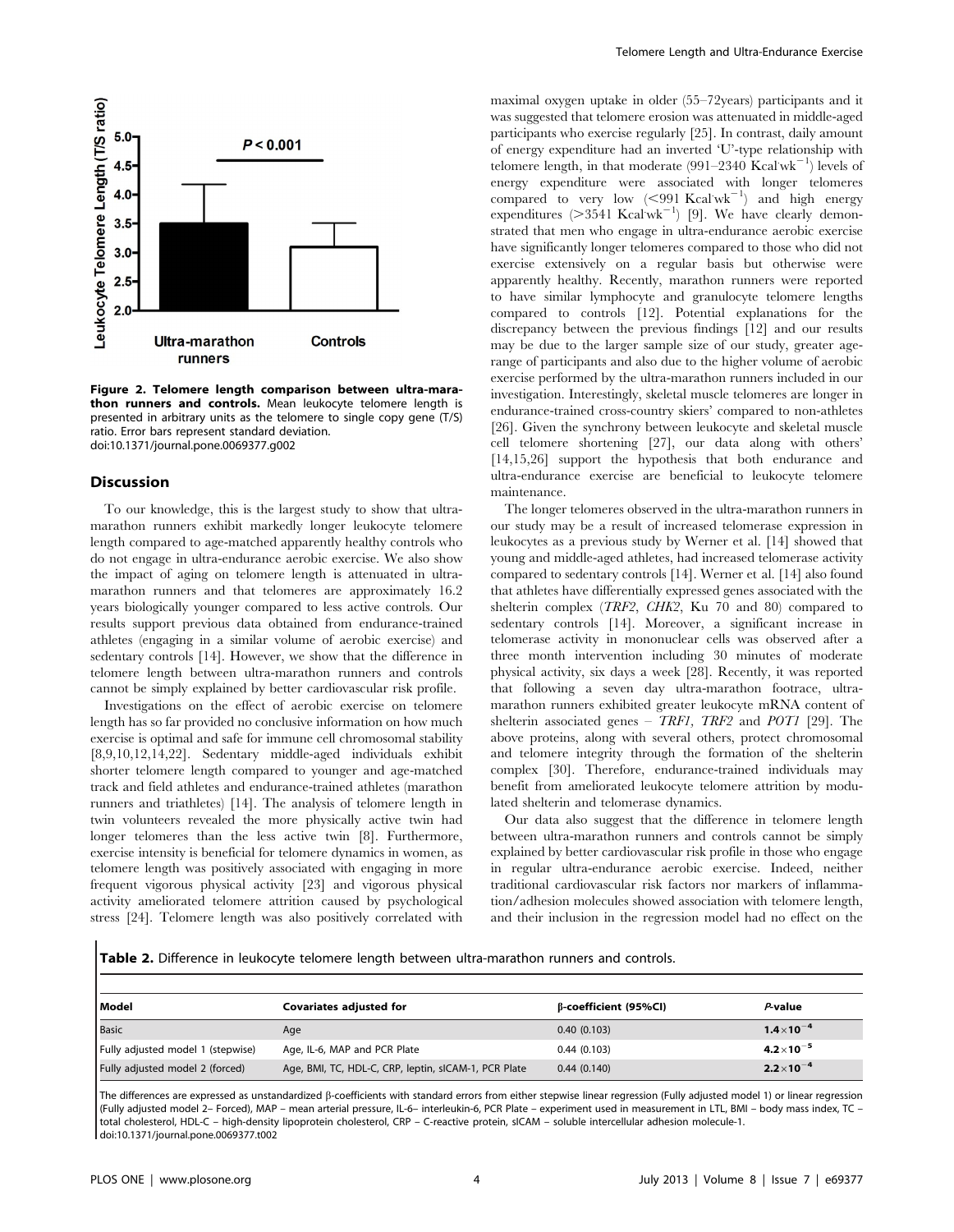Table 3. Linear correlation between leukocyte telomere length and cardiovascular health markers, adhesion molecules, cytokines and inflammation markers.

|                                 | All     |            |         | Ultra-marathon runners |         | Controls |  |
|---------------------------------|---------|------------|---------|------------------------|---------|----------|--|
|                                 | r       | $P$ -value | r       | P-value                | r       | P-value  |  |
| Cardiovascular risk factors     |         |            |         |                        |         |          |  |
| BMI ( $kg/m2$ )                 | $-0.13$ | 0.15       | 0.08    | 0.50                   | $-0.13$ | 0.33     |  |
| TC (mmol/L)                     | $-0.04$ | 0.69       | 0.05    | 0.69                   | 0.14    | 0.33     |  |
| HDL-C (mmol/L)                  | 0.03    | 0.76       | $-0.11$ | 0.37                   | $-0.04$ | 0.75     |  |
| MAP                             | 0.13    | 0.16       | 0.30    | 0.015                  | $-0.03$ | 0.80     |  |
| Triglycerides (mmol/L)          | 0.02    | 0.85       | 0.10    | 0.42                   | 0.13    | 0.35     |  |
| Inflammation/adhesion molecules |         |            |         |                        |         |          |  |
| CRP (mg/L)                      | $-0.09$ | 0.29       | 0.11    | 0.37                   | $-0.03$ | 0.84     |  |
| $IL-6$ (pg/mL)                  | $-0.12$ | 0.20       | $-0.10$ | 0.44                   | $-0.06$ | 0.68     |  |
| Leptin (ng/mL)                  | $-0.15$ | 0.09       | 0.006   | 0.96                   | 0.07    | 0.62     |  |
| sE-selectin (ng/mL)             | 0.02    | 0.85       | 0.01    | 0.92                   | $-0.06$ | 0.67     |  |
| sICAM -1 (ng/mL)                | $-0.14$ | 0.11       | $-0.05$ | 0.69                   | $-0.16$ | 0.25     |  |

BMI – body mass index, TC – total cholesterol, HDL-C – high-density lipoprotein cholesterol, MAP – mean arterial pressure, CRP – C-reactive protein, IL-6– interleukin-6, sE-selectin – serum E-selecin, sICAM-1– Soluble intercellular adhesion molecule-1. Data from Pearson's Correlations are expressed by r and p-values. doi:10.1371/journal.pone.0069377.t003

association between telomere length and ultra-endurance aerobic exercise. Although there was no significant difference in the MAP between the ultra-marathon runners and controls we observed a positive correlation between leukocyte telomere length and MAP in ultra-marathon runners but not the controls. The biological mechanisms of this somewhat paradoxical correlation are not clear. Interestingly, previous findings have shown that telomere length is positively related to left ventricular mass [31], that in turn is a direct associate of blood pressure. In this context the correlation seen in our study may be explained (at least in part) by the adaptation to chronic endurance exercise. On the other hand, we should acknowledge that blood pressure is a rapidly changing physiological parameter and the value of single clinic measurements may not necessarily reflect the long-term effect of BP on cardiovascular system, in particular when taken in a relatively small group of individuals. Larger population samples are necessary to fully dissect the association between BP and telomere length in ultra-marathon runners.

We should, however, acknowledge that several unmeasured intermediate phenotypes may be relevant here. Although not measured directly, cardiorespiratory fitness gained from previous extensive training would be significantly better in the ultramarathon runners than controls.

Maximal oxygen uptake has been positively correlated with telomere length in older, endurance-trained adults [25]. Interestingly, patients with longer telomeres and greater exercise capacity had reduced mortality risk [32]. Therefore, it is tempting to postulate that increasing amounts of ultra-endurance aerobic exercise may be beneficial to decreasing mortality risk through cardiovascular training adaptations, potentially leading to an extended lifespan.

In the current study we found that biologically ultra-marathon runners are approximately 16.2 years younger than less physically active controls, equating to an approximate 324–648bp longer telomeres than controls. Notably, endurance-trained athletes' (>55years) telomeres, measured by Southern Blot, were shown to have approximately 900bps longer leukocyte telomeres than sedentary individuals [15]. Engaging in greater amounts of physical activity has been shown previously to have anti-aging effects. Ultra-endurance athletes have 17% greater longevity compared to the general population [33], and numerous studies have demonstrated decreased mortality with more frequent exercise [3,34]. With telomere length a marker of biological age, less active individuals exhibit 10 years biologically older leukocytes compared to their more active peers [8]. Healthy individuals have 11 years biologically younger leukocytes compared to patients with CVD [35]. Moreover, coronary artery disease patients with greater exercise capacity exhibited longer telomeres compared to patients with a lower exercise capacity, representing a four year difference in biological age [32]. In this context, a 16 year difference in biological age between ultra-marathon runners and controls appears particularly significant and its implications for health and disease needs to be further elucidated.

Our study has a number of limitations. Information on diet [36] and psychological stress [37] which have been demonstrated to influence telomere dynamics were not recorded in our participants. Our study was cross-sectional in nature and therefore we were unable to assign direct causative nature to the association between telomere attrition and physical exercise. Future studies should investigate telomere erosion longitudinally, measuring telomeres at multiple time points in people engaging in different physical activity levels, to gain a better insight into the protective effect physical exercise may have on cellular aging. Moreover, delineation of the molecular pathways modulated by exercise, which are responsible for telomere maintenance, is of high priority.

In conclusion, our results are the first to demonstrate that chronic ultra-endurance aerobic exercise is associated with slower cellular aging by attenuated telomere length attrition, independent of age and traditional markers of cardiovascular risk, as well as markers of inflammation/adhesion molecules. They also demonstrate that ultra-endurance exercise does not have adverse effects on the cardiovascular system through telomere attrition.

#### Supporting Information

#### Methods S1 Supplementary Methods. (DOCX)